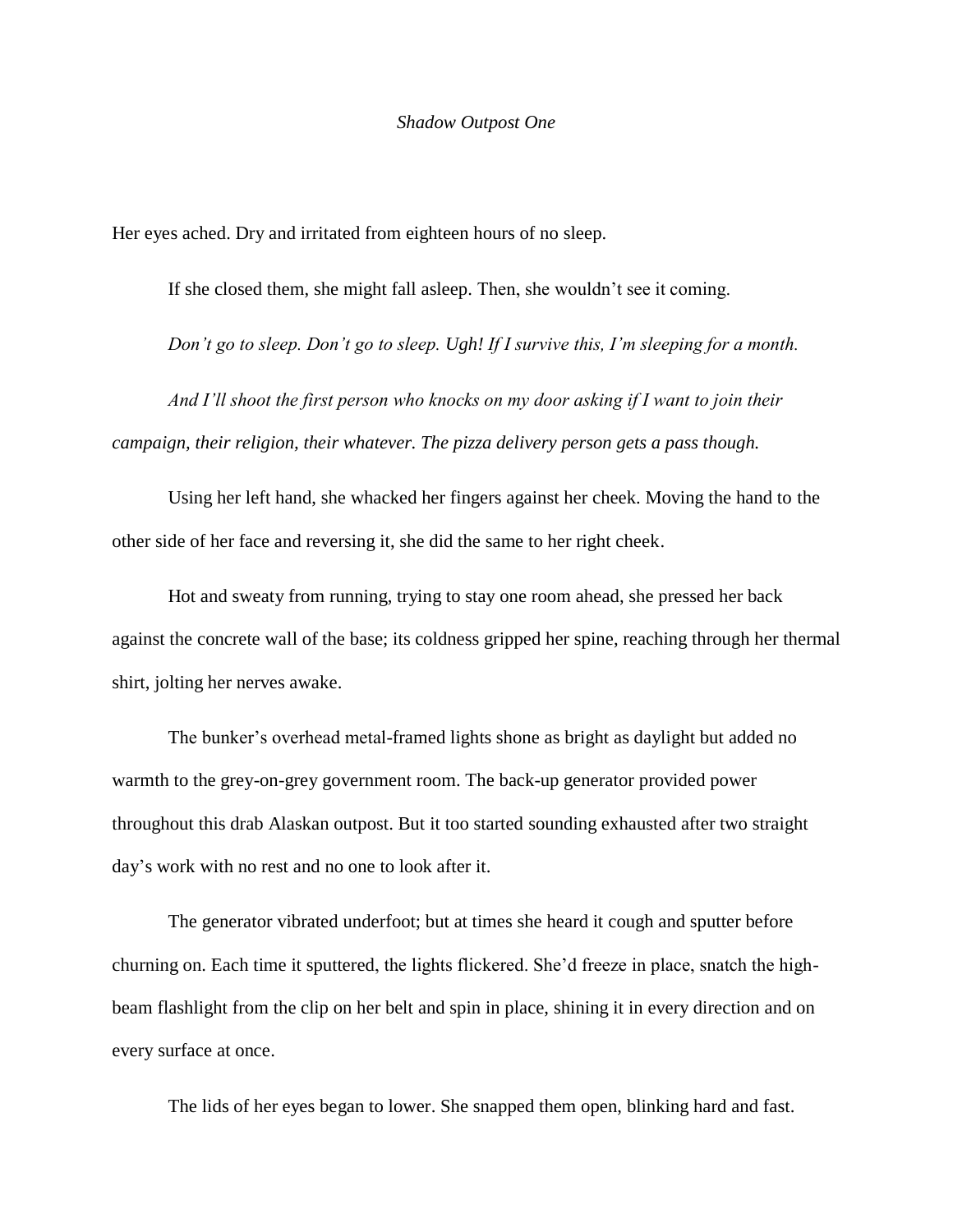"One. Two. Three. Four."

If she could keep her mind moving, she had a chance.

As she counted, she raised her left arm and glanced at her watch. 2:00 a.m.

*Or 0200 hours, as that jerk of a colonel would correct me, if he were still alive.* 

She groaned, letting her head fall back against the wall and her arm drop without care. She should have cared.

Heavy with weariness, her arm flopped down. Her knuckles banged against the concrete wall. Pain shot up her arm as a dull *crack* echoed through the room.

Her lips drew in chilled air as her lungs heaved in and out. She brought her arm up and cradled her injured left hand in her right as she slid to the floor. Landing hard on her butt, she bit her lip, trapping the pain-filled cry. The last thing she wanted to do was announce her location.

*Six more hours*. *Why me? Why did I have to draw this stupid assignment?*

Shaking her head from side to side, she cried, dry and silent.

*I told that idiot Colonel to radio Anchorage right when we found it.* 

*'There's no one alive aboard that craft. My men can handle this,' he said.* 

*Eight Airmen, a cook and me, a biologist sent to investigate an unknown substance oozing out of an unidentified craft that crash landed five miles away from a solitary outpost twenty-six hours ago.* 

*Yeah, he handled it. Dimwit!*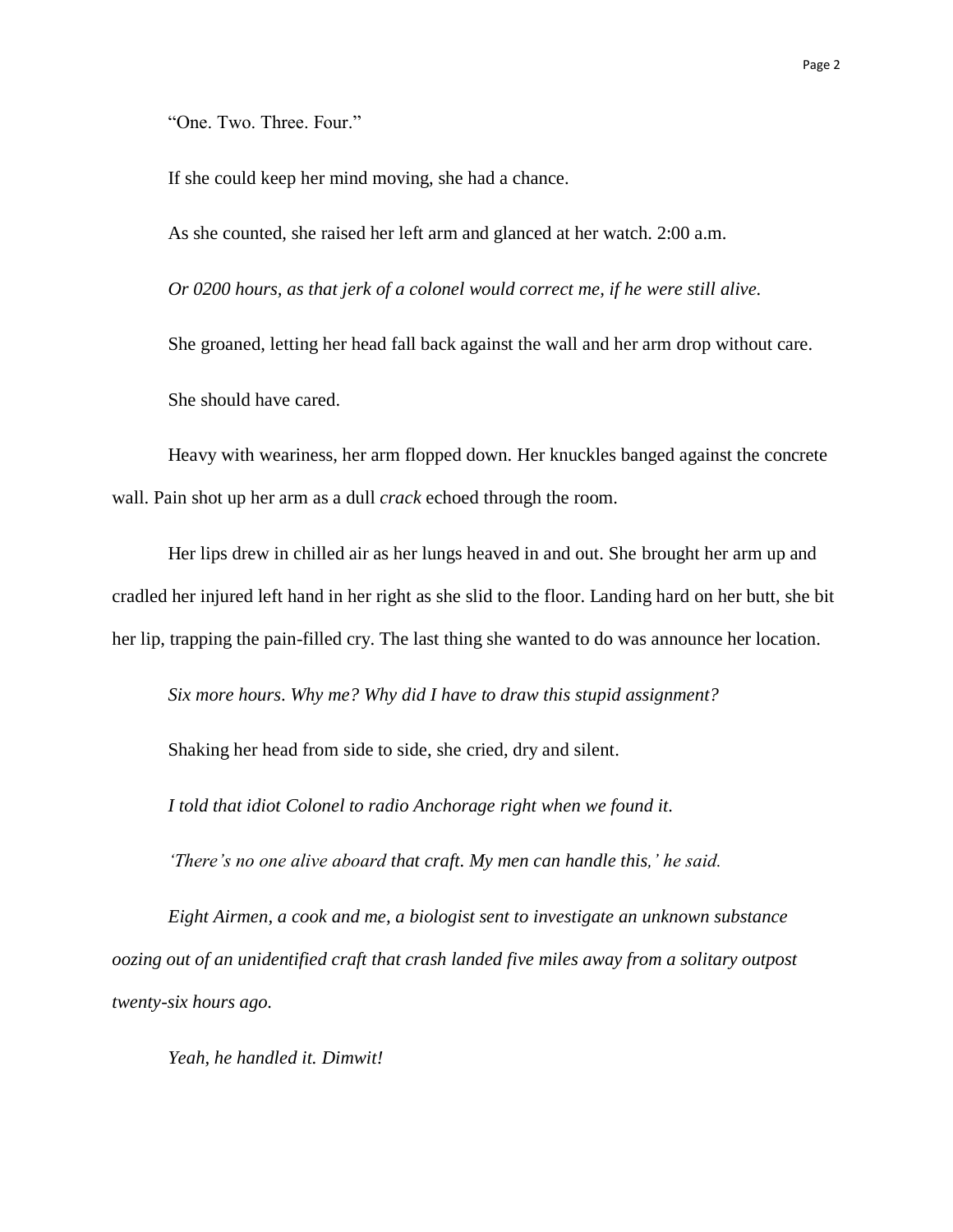*Three men dead within eight hours of bringing that substance into the outpost. Two more dead once we realized it became more animated in low-level light. In the dark, it came to life fully.* 

*Finally, the Colonel radioed Elmendorf, too late, of course.* 

She moved her middle and index fingers. That only brought on more shooting pain in her hand. She opened her mouth in silent frustration, when the vibration under her butt stopped.

*Crap!*

The overhead lights flickered…once…twice, then winked out for good. The room wrapped itself around her like a heavy, ink-black curtain; the floor underneath her and the wall against her back became ten degrees colder in less than two seconds.

Since the lights had been on for twenty hours straight, her eyes would not adjust.

*Dang it! Dang it! Dang it!*

As her breath came in ragged, whisper-quiet gasps, she sat motionless, cradling her injured left hand, listening for the slightest rustle which would let her know it was here.

Clipped to her left hip, her flashlight. To her right, the .45 revolver the Colonel had given her.

Her mind replayed that scene.

*They heard the cook's agonizing screams while she and the Colonel stood in his office arguing about what to do next. Racing to the mess hall hoping to corner the entity, they joined the remaining soldiers running too, weapons ready. Two guards in front flung open the swinging doors, bracing them with their bodies. Going down on one knee, they positioned their guns,*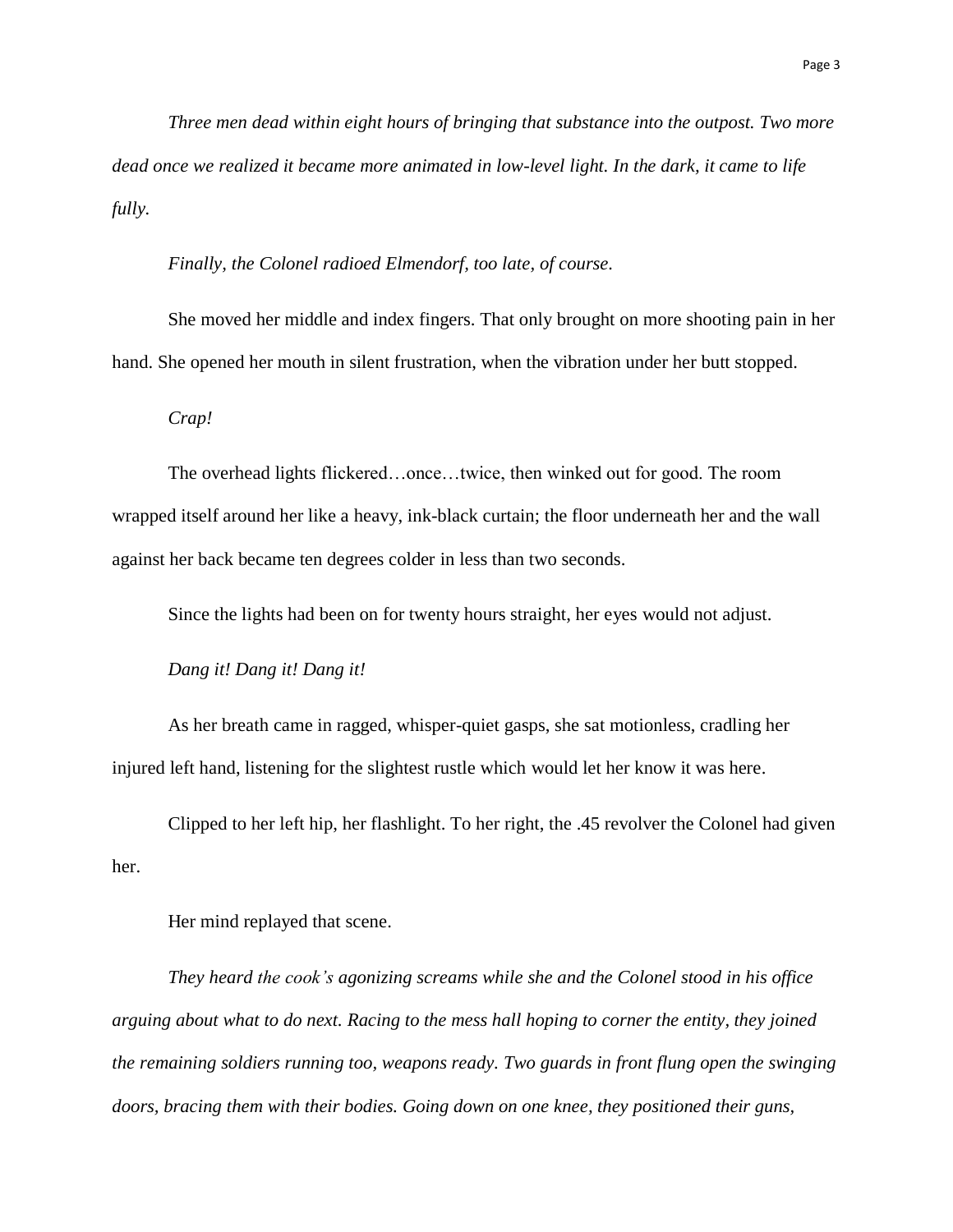*heads on a swivel searching for their target. But it was back in the kitchen. The cook's screams told them that. The Colonel ordered his men forward. Even so, they all moved with measured pacing. By the time they reached the kitchen doors, the screams had stopped. Blood covered everything. But that didn't unnerve them. They searched for the cook. No limbs, no clothes, no body. While they searched the kitchen, the entity circled around and came up behind them. The men spun around and fired on it. With one hand, the Colonel yanked one of his guns from its holster, moved his hand to catch the gun's barrel and extended the handle to her. With a jerk of his head toward the back of the kitchen, he shouted, 'Run!' She grabbed the gun and ran. When the guns stopped screaming, it was the men's turn. She made it halfway down the back hall before she realized two things: one, there was now silence; and two, she had no idea where to go.* 

At last, her eyes adjusted. But she hesitated as to which item she should reach for—the flashlight or the gun.

*Six more hours?* She shook her head.

*Maybe not even six seconds.*

A soft rustling reached her ears from the doorway across the room. It didn't matter that the door was closed. The entity moved like a shadow; doors meant nothing to it.

Another rustle, closer this time.

She set her jaw, trying to swallow her pain as well as her fear.

Her eyes caught a shift in the inky darkness, ten feet away from her.

One weapon would stop it, for a time.